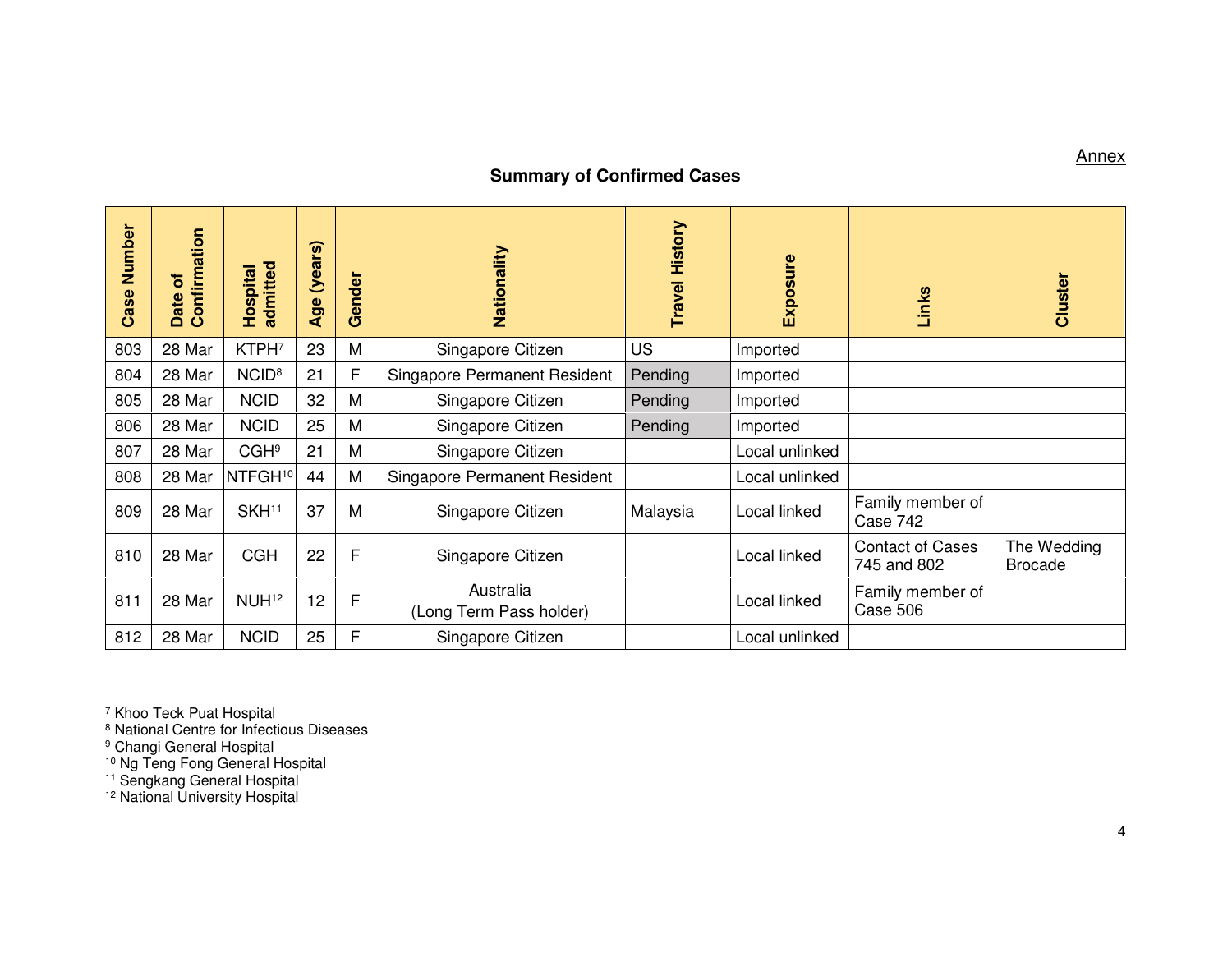| <b>Case Number</b> | Confirmation<br>ð<br>Date | admitted<br>Hospital | Age (years) | Gender | Nationality                                 | <b>Travel History</b> | Exposure       | Links                                 | <b>Cluster</b> |
|--------------------|---------------------------|----------------------|-------------|--------|---------------------------------------------|-----------------------|----------------|---------------------------------------|----------------|
| 813                | 28 Mar                    | SGH <sub>13</sub>    | 29          | F      | <b>UK</b><br>(Singapore Work Pass holder)   |                       | Local unlinked |                                       |                |
| 814                | 28 Mar                    | <b>KTPH</b>          | 61          | M      | Singapore Citizen                           | Malaysia              | Imported       |                                       |                |
| 815                | 28 Mar                    | <b>NCID</b>          | 21          | F      | Singapore Citizen                           | <b>US</b>             | Imported       |                                       |                |
| 816                | 28 Mar                    | <b>NCID</b>          | 36          | F      | Singapore Citizen                           | Malaysia              | Local linked   | Family member of<br>Case 787          |                |
| 817                | 28 Mar                    | <b>NTFGH</b>         | 43          | M      | <b>Singapore Permanent Resident</b>         | India                 | Imported       |                                       |                |
| 818                | 28 Mar                    | <b>NCID</b>          | 22          | F      | Japan<br>(Singapore Work Pass holder)       |                       | Local unlinked |                                       |                |
| 819                | 28 Mar                    | KKH <sup>14</sup>    | 35          | F      | India<br>(Long Term Pass holder)            | India                 | Imported       | Family member of<br>Cases 695 and 834 |                |
| 820                | 28 Mar                    | <b>NCID</b>          | 55          | F      | Singapore Citizen                           |                       | Local unlinked |                                       |                |
| 821                | 28 Mar                    | <b>NCID</b>          | 35          | M      | Bangladeshi<br>(Long Term Pass holder)      |                       | Local unlinked |                                       |                |
| 822                | 28 Mar                    | <b>SGH</b>           | 22          | M      | Singapore Citizen                           | <b>US</b>             | Imported       |                                       |                |
| 823                | 28 Mar                    | <b>NCID</b>          | 43          | M      | Singapore Citizen                           |                       | Local unlinked |                                       |                |
| 824                | 28 Mar                    | <b>NCID</b>          | 33          | F      | Singapore Citizen                           |                       | Local unlinked |                                       |                |
| 825                | 28 Mar                    | <b>NTFGH</b>         | 36          | M      | Philippines<br>(Singapore Work Pass holder) | Philippines           | Imported       |                                       |                |

<sup>13</sup> Singapore General Hospital<br><sup>14</sup> KK Women's and Children's Hospital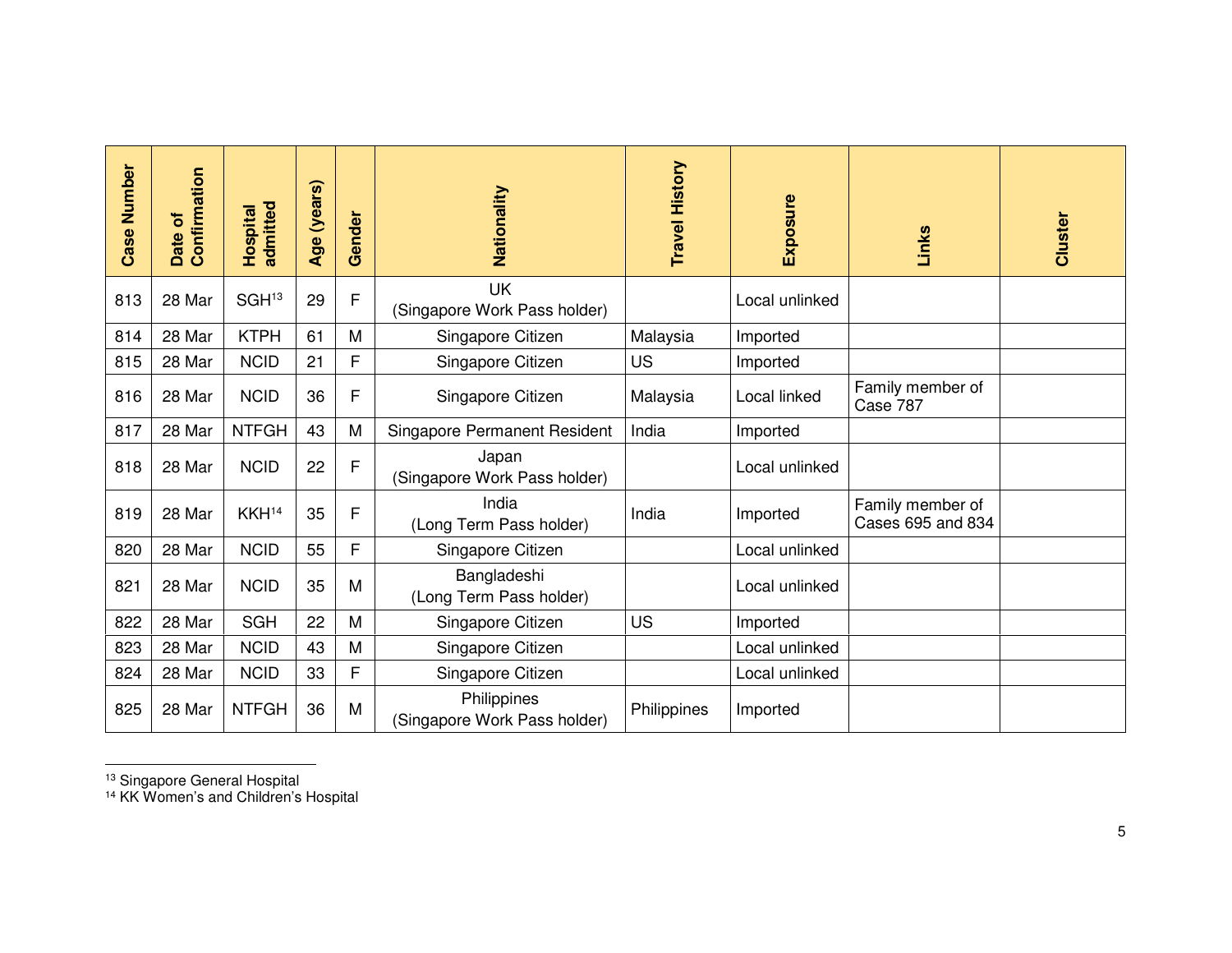| <b>Case Number</b> | Confirmation<br>৳<br><b>Date</b> | admitted<br>Hospital | Age (years) | Gender | Nationality                           | <b>Travel History</b> | Exposure     | Links                                 | <b>Cluster</b> |
|--------------------|----------------------------------|----------------------|-------------|--------|---------------------------------------|-----------------------|--------------|---------------------------------------|----------------|
| 826                | 28 Mar                           | <b>SKH</b>           | 48          | M      | Bangladesh<br>(Long Term Pass holder) |                       | Local linked | <b>Contact of Case</b><br>829         |                |
| 827                | 28 Mar                           | <b>NUH</b>           | 27          | F      | Singapore Citizen                     | <b>US</b>             | Imported     |                                       |                |
| 828                | 28 Mar                           | <b>NUH</b>           | 47          | M      | <b>Singapore Permanent Resident</b>   | Pending               | Imported     |                                       |                |
| 829                | 28 Mar                           | KTPH <sup>15</sup>   | 34          | M      | India<br>(Singapore Work Pass holder) |                       | Local linked | <b>Contact of Case</b><br>826         |                |
| 830                | 28 Mar                           | <b>NCID</b>          | 61          | F      | Singapore Citizen                     | Turkey                | Imported     | Family member of<br>Case 760          |                |
| 831                | 29 Mar                           | <b>NCID</b>          | 22          | M      | <b>Singapore Permanent Resident</b>   | <b>US</b>             | Imported     |                                       |                |
| 832                | 29 Mar                           | <b>KTPH</b>          | 52          | M      | Singapore Citizen                     | <b>UAE</b>            | Imported     |                                       |                |
| 833                | 29 Mar                           | <b>NCID</b>          | 69          | M      | Malaysia<br>(Long Term Pass holder)   | UK                    | Imported     |                                       |                |
| 834                | 28 Mar                           | <b>NCID</b>          | 34          | M      | India<br>(Singapore Work Pass holder) | India                 | Imported     | Family member of<br>Cases 695 and 819 |                |
| 835                | 29 Mar                           | <b>NCID</b>          | 68          | F      | Singapore Citizen                     | Turkey                | Imported     |                                       |                |
| 836                | 29 Mar                           | <b>NCID</b>          | 43          | M      | Singapore Citizen                     |                       | Local linked | <b>Contact of Case</b><br>747         |                |
| 837                | 29 Mar                           | <b>NCID</b>          | 68          | F      | Singapore Citizen                     | Turkey                | Imported     |                                       |                |
| 838                | 29 Mar                           | <b>NCID</b>          | 42          | F      | <b>Singapore Permanent Resident</b>   | UK                    | Imported     |                                       |                |

15 Khoo Teck Puat Hospital